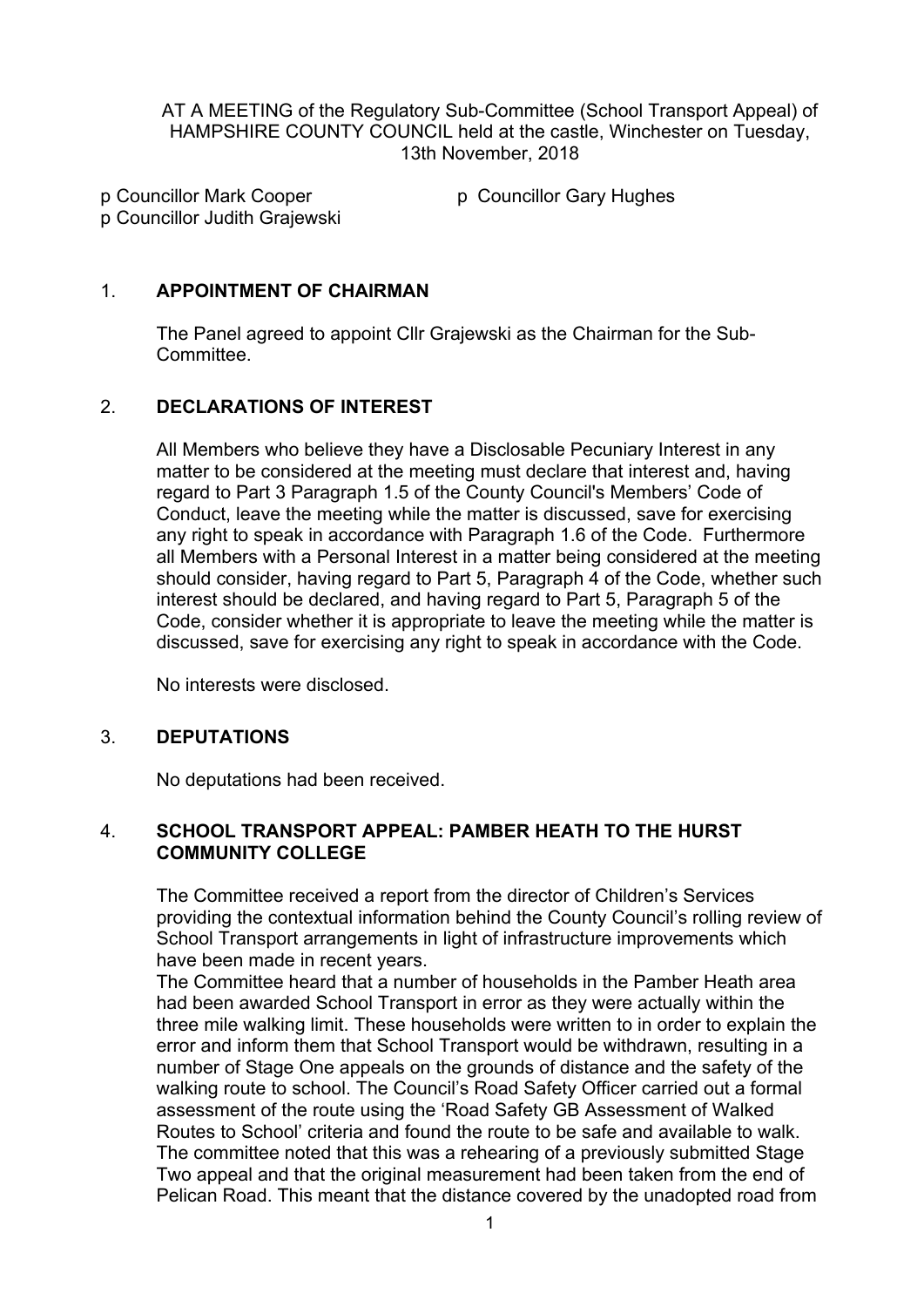the end of the appellant's driveway was not included. Furthermore, at the other end of the route, the authority had originally measured to the gate of the Leisure Centre run by the School which is also situated on the School site due to this being considered a recognised entrance.

Following the Stage Two appeal the Local Government Ombudsman directed Hampshire County Council to rehear this appeal to include the distance of the unadopted road and to a further school gate. The distance for this new measurement is 2.86 miles.

It was noted by the Road Safety Officer that the main issue under contention in relation to the safety of the route is the crossing on the A340, as indicated when the route was walked by members of the sub-committee. However, it is the view of the Road Safety Officer that the route is safe and available.

With the School Transport withdrawn, parents do have the option to purchase a Privilege Seat' on the bus route at a cost of £600 a year.

### 5. **EVIDENCE FROM APPELLANT**

The Panel heard that the appellant wishes to appeal the decision based on both Safety and Distance grounds.

In relation to distance, the appellant raised two issues with the route as measured by the Council;

- The route was measured from where their property meets the road and not from their door, and
- The route was measured to a school gate and not to the classroom their child would need to walk to.

The appellant argued that the extra distance above should be included and would have taken the measurement over the three miles in the legislation.

In relation to Safety, the appellant noted that the Highway Code required crossings to be used and highlighted the Council's duty of care responsibilities under the Health and Safety at Work etc. Act 1974. The appellant argued that the crossing used on the A340 was not safe, but there was a safe pedestrian crossing approximately 100 metres further down the road which could be used. It was noted that this extra distance would also take the route over the three mile limit.

The appellant also noted that this route was unique in relation to an atomic hazard as the home and school are both within the AWE Site A emergency planning area. The Appellant explained that Radiation Emergency Preparedness and Public Information Regulations (REPPIR) 2001 states that individuals should go indoors in the case of an emergency within a five minute window. The appellant noted that children were considered a vulnerable group and so there was a higher responsibility and this shelter could not be found if mid route.

The appellant also noted the effect on climate change, as the bus that had been taken off the road would result in at least twenty additional cars.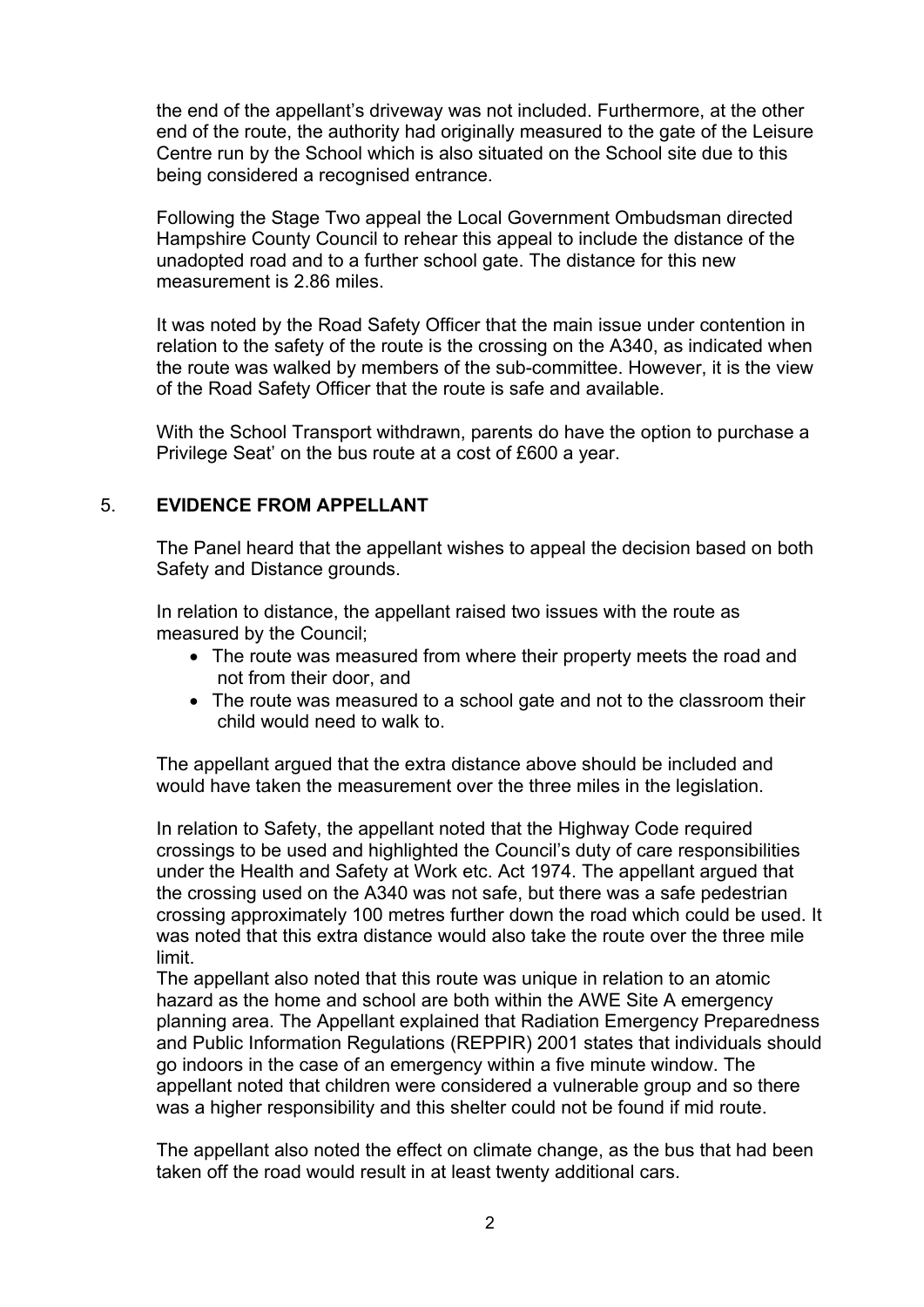In response to questions members heard that;

- Classrooms were not used as a measuring point as this would not be consistent for other children and so a school entrance is used. This was initially the gate to the Leisure Centre on the school grounds but is now further onto the school site following advice from the Local Government Ombudsman (LGO).
- As far as officers were aware the LGO had not conducted a site visit when reviewing the previous appeal.
- All previous route measurements taken from by the Local Authority have been from where the property boundary to the school gate and this was common practice with other authorities to the best of officers' knowledge.
- Case law in relation to School Transport Appeals is usually on safety grounds and there has not been a case go to court to contest the three mile distance measurement.
- Officers were unable to confirm if the refuge that formed part of the crossing on the A340 met the required standards. It was noted that there was not enough space between the pedestrian refuge in the road and the bus stop for overtaking and that a traffic light had seemingly been hit recently judging by its angle.
- That a recent Junior Road Safety Officers campaign run by Hampshire County Council for Key Stage 1 & 2 has given children training on road crossing. The appellant believed that a child who had received this would walk further up the A340 to the newer pedestrian crossing.

### **School Transport Appeal Outcome**

The Panel started by considering the evidence they had heard in relation to the dispute over the distance of the route. The Panel agreed that the Road Safety Guidelines had been consistently used in the past and should continue to be as they embody best practice. As per these guidelines, the Panel agreed that the route was measured correctly; from where the property meets the highway to the identified school gate. It was noted that since the LGO advice was received the new school measuring point was generous.

In relation to safety the Panel noted that they considered the disputed crossing to be safe and there was no consideration when walking of using the alternative crossing further down the road. It was noted that some parts of the route needed to be walked single file due to overhanging foliage etc. but this should not be an issue for secondary school children.

The Panel discussed the Radiological hazard but believed this to be a personal safety matter and not one covered by the Sub-Committee's remit. It was noted that with the infrastructure including homes, play parks and outdoor exercise areas it cannot be a significant concern.

The Panel therefore concluded that, in consideration of the factors raised in relation to both safety and distance the route was available and safe.

**Resolved:** That the Regulatory Sub-Committee (School Transport Appeal) find the route between Pamber Heath and The Hurst Community College to be safe and available to unaccompanied children.